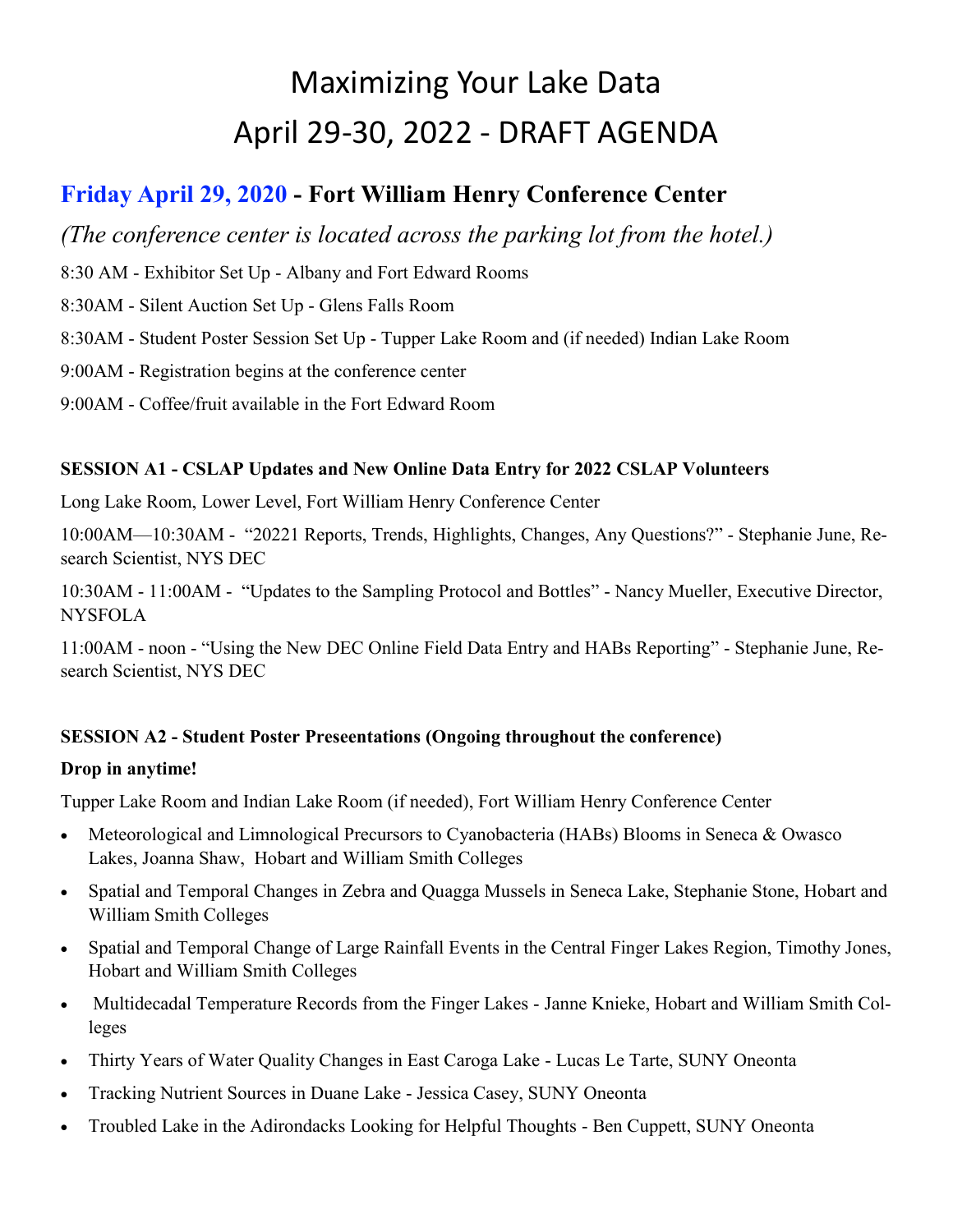#### **SESSION A3 - Lake Trivia Contest**

Village Blacksmith Lounge, Fort William Henry Conference Center

Back by popular demand! Join our fun as our contestants answer trivia questions about New York lakes where a background in limnology may or may not be useful. Our contestants: AJ Reyes, Aquatic Ecologist, Northeast Aquatic Research; Chris Mikolajczyk, Senior Project Manager - Aquatics, Princeton Hydro, LLC, and Laurel Wolfe, NYSFOLA Board of Directors and Association Manager, APO Sleepy Hollow Lake.

**12:00 noon - 1:00 PM - Lunch (for ticket holders) -** White Lion Room, Fort William Henry Hotel

**1:00PM - 1:30PM - Welcome & Logistics -** Lake George Room North

Visit the Exhibitor area and bid on items at the Silent Auction throughout the day.

## **SESSION B1 - Lake Management Challenges**

Lake George Room North, Fort William Henry Conference Center

1:30PM - 2:00PM - "Managing Urban Lakes: Unique Challenges and Needs" - Dr. Steven Sousa, Owner, Clean Waters Consulting

2:00PM - 2:30PM - "Why TMDL's are the Death Knell to Lakes" - Dr. George Knoecklein, Owner and Principal Scientist, Northeast Aquatic Research

2:30PM - 2:45PM - Break

2:45PM - 3:15PM - "The Importance of Hands-On Field Education and Exposure with Regards to Monitoring Data" - Chris Mikolajczyk, Senior Project Manager - Aquatics, Princeton Hydro, LLC in collaboration with Dr. Curt Stager, Department of Natural Science, Paul Smiths College

3:15PM - 3:45PM - "The Impact of Artificial Circulation Devices and Aquatic Invasives in Otsego Lake, NY" - Sierra Stickney and Dr. Kiyoko Yokota, SUNY Oneonta

3:45PM - 4:15PM - "Assessing Trends and Quantifying the Internal Phosphorous Load of Lake Hopatcong Utilizing a 30-Year Continuous Database" - Patrick Rose, Aquatic Specialist, Princeton Hydro, LLC

## **SESSION B2 - Aquatic Invasive Species in New York Lakes**

Lake George Room South, Fort William Henry Conference Center

1:30PM - 2:00PM - "Aquatic Invasive Species Efforts Across New York" - Dr. Catherine McGlynn, Aquatic Invasive Species Coordinator, NYS DEC, Lauren Speziale, Waterbody Program Coordinator, NYOPRHP and Matthew Brincka, Invasive Species Biologist, NYOPRHP

2:00PM - 2:30PM - "Leveraging iMAPInvasives for Your Lake" - Dr. Jennifer Dean, Biologist, NY Natural Heritage Program

2:30PM - 2:45PM - Break

2:45PM - 3:15PM - "Make Your Efforts Count: Harnessing iMAPInvasives to Monitor Change Over Time in Water Chestnut Infestations and Track the Effectiveness of Treatment Efforts" - Dr. Steve Pearson, Research Scientist, NYS DEC and Mitchell O'Neill, Invasive Species End User Support Specialist, NY Natural Heritage Program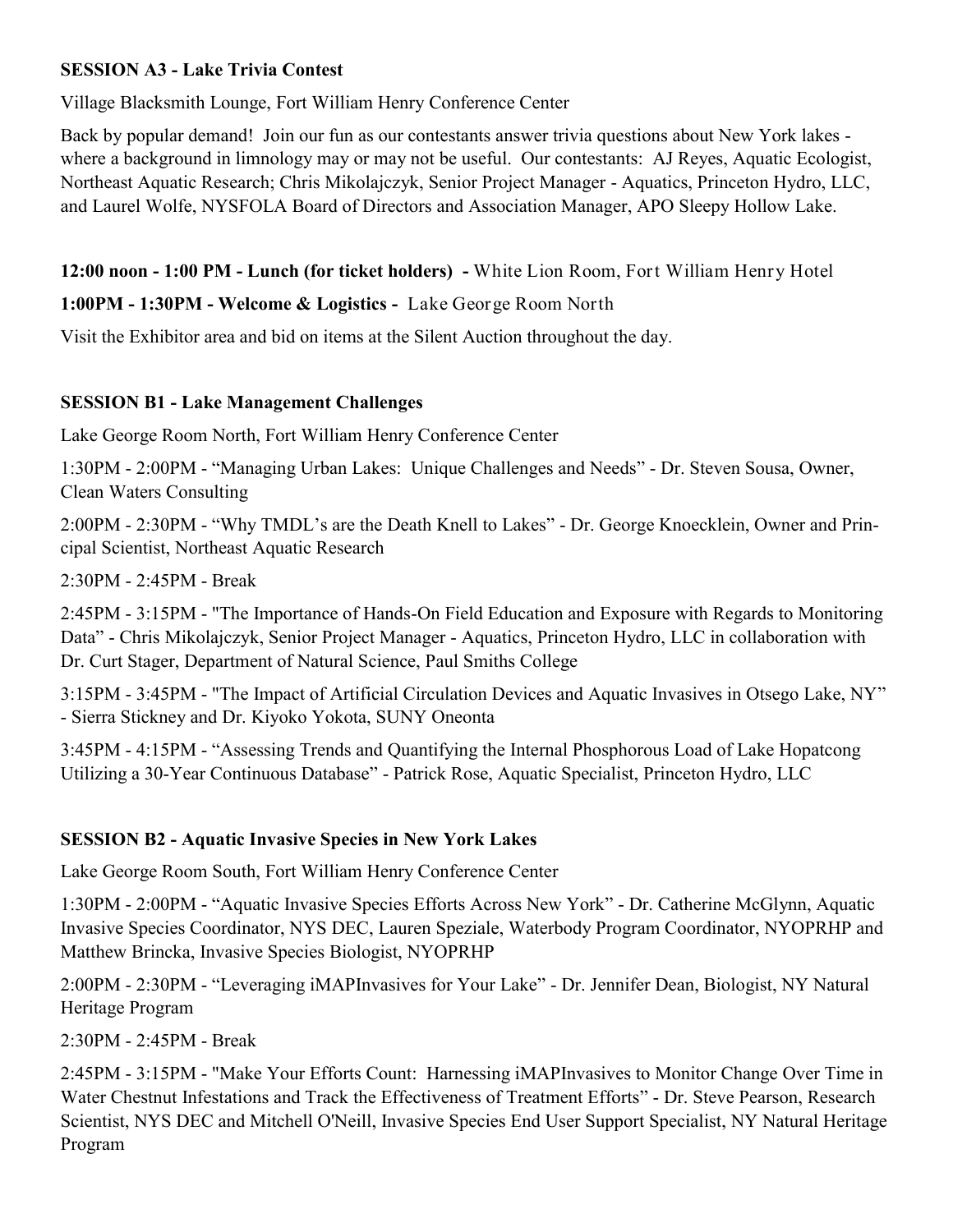3:15PM - 3:45PM - "Use of Artificial Substrate to Monitor Dreissenid Populations as a Supplement to an Existing Citizen-Science Water Quality Monitoring Program" - Abby Webster, SUNY ESF

3:45PM - 4:15PM - "An Update on Milfoil and Curlyleaf Pondweed Control with ProcellaCOR EC and Other Herbicides" - Glenn Sullivan, Environmental Scientist, SOLitude Lake Management

#### **SESSION B3 - Diet for a Small Lake - Lake Ecology 101**

Long Lake Room, Fort William Henry Conference Center

1:30PM - 4:15PM - Join Dr. Bill Harman and Matt Albright from the SUNY Oneonta Biological Field Station as they discuss the basics of lake ecology and how to address your lake management issues. If you're new to NYSFOLA, just learning about lakes, or want a refresher course, this session is for you!

#### **SESSION B4 - Student Poster Presentations**

Tupper Lake Room and Indian Lake Room, Fort William Henry Conference Center

(See Session A2)

**4:15PM - 5:00PM** - Visit the Exhibitors and the Silent Auction

**5:00PM - 6:15PM - Annual NYSFOLA Wine and Cheese Party -** Village Blacksmith Lounge, Fort Edwards Room and Albany Room

**6:30PM - NYSFOLA Annual Dinner and Awards Banquet (for ticket holders) -** White Lion Dining Room, Fort William Henry Hotel

## **Saturday April 30, 2022**

**7:00AM - 8:30AM** - Breakfast (for ticket holders) - White Lion Dining Room, Fort William Henry Hotel

**8:00AM - 9:00AM** - Registration - Fort William Henry Conference Center (continues throughout the day), Warrensburg Room

**9:00AM** - Sessions begin

#### **SESSION C1 - Harmful Algal Bloom Management**

Lake George Room North, Fort William Henry Conference Center

**9:00AM - 9:30AM** - "NYHABs and Other Updates from NYS DEC" - Dr. Rebecca M. Gorney, Research Scientist, NYS DEC

**9:30AM - 10:00AM** - "Taking Your Monitoring to the Next Level: Incorporating Real-Time Microscopy into Community Sampling Programs for Harmful Algal Blooms" - Dr. Gregory Boyer, Emeritus Professor of Biochemistry, SUNY ESF

**10:00AM - 10:30AM** - "HABAlert: Real-Time HAB Monitoring via Artificial Intelligence Enhanced Digital Microscopy" - Igor Mrdjen, Project & Science Lead at BloomOptix-Ramboll

**10:30AM - 10:45 AM** - Break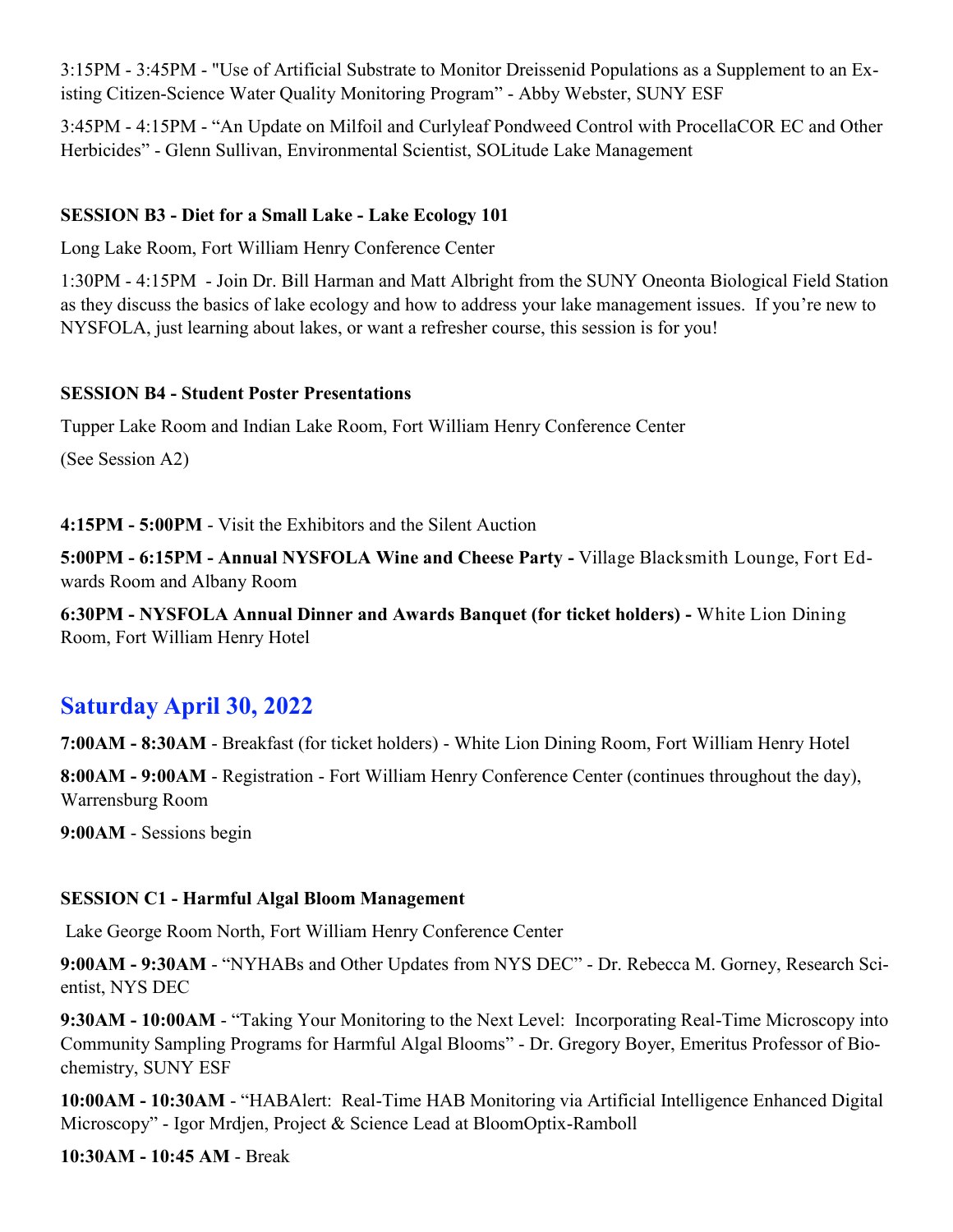**10:45AM - 11:15AM** - "Using Actionable Data to Achieve Successful HAB Control" - Dr. EJ Neafsy, LG Sonic

**11:15AM - 11:45AM** - "Long Term Monitoring Indicates Changes in Seasonal Lake Stratification with Potential Impacts for the Formation of Harmful Algal Blooms" - Vincent Moriarty, Environmental Monitoring and Management Research Engineer, IBM

#### **SESSION C2 - Maximizing Your Lake Data**

Lake George Room South - Fort William Henry Conference Center

**9:00AM - 9:30AM - "**Accessing and Using US Geological Survey Water Information" - Alicia Gearwar, Supervisory Hydrologist and the Database Management Specialist U.S. Geological Survey, New York Water Science Center

**9:30AM - 10:00AM** - "CSLAP and Customized Monitoring: How Additional Data is Helping Sleepy Hollow Lake" - Chris Mikolajczyk, Senior Project Manager - Aquatics, Princeton Hydro LLC

**10:00AM - 10:30AM** - "Management Strategies used on Otsego Lake Based on Long-Term Trends in Water Quality, Introduction of Exotic Species, In-Lake Anthropogenic Problems, and Emerging Contaminants" - Dr. Bill Harman, Biological Field Station Director, SUNY Oneonta

#### **10:30AM - 10:45AM** - Break

**10:45AM - 11:15AM** - Black Lake Aquatic Plant Management and Monitoring - Luke Gervase, Project Ecologist, GEI Consultants, Inc.

**11:15AM - 11:45AM** - TBA

#### **SESSION C3 - CSLAP Training for New Volunteers - Welcome!**

Long Lake Room - Fort William Henry Conference Center

**9:00AM - 9:30AM - "**Welcome and Introduction to CSLAP" - Stephanie June, Research Scientist, NYSDEC

**9:30AM - 10:00AM** - "Keeping the Program Running Smoothly" - Nancy Mueller, Executive Director, NYS FOLA

**10:00AM - 10:30AM** - "What to Do With Your Samples and Bottles" - Stephanie June, Research Scientist, NYSDEC and Nancy Mueller, Executive Director, NYSFOLA

**10:30AM - 10:45AM** - Break

**10:45AM - 11:15AM** - "NYS DEC Field Data Entry System" - Stephanie June, Research Scientist, NYS DEC

**11:15AM - 11:45AM** - "How to Collect and Report Harmful Algal Bloom Samples" - Stephanie June, Research Scientist, NYS DEC

#### **SESSION C4 - Student Poster Presentations (Ongoing throughout the conference)**

**Drop in anytime!** (See Session A2)

Tupper Lake Room and Indian Lake Room, Fort William Henry Conference Center